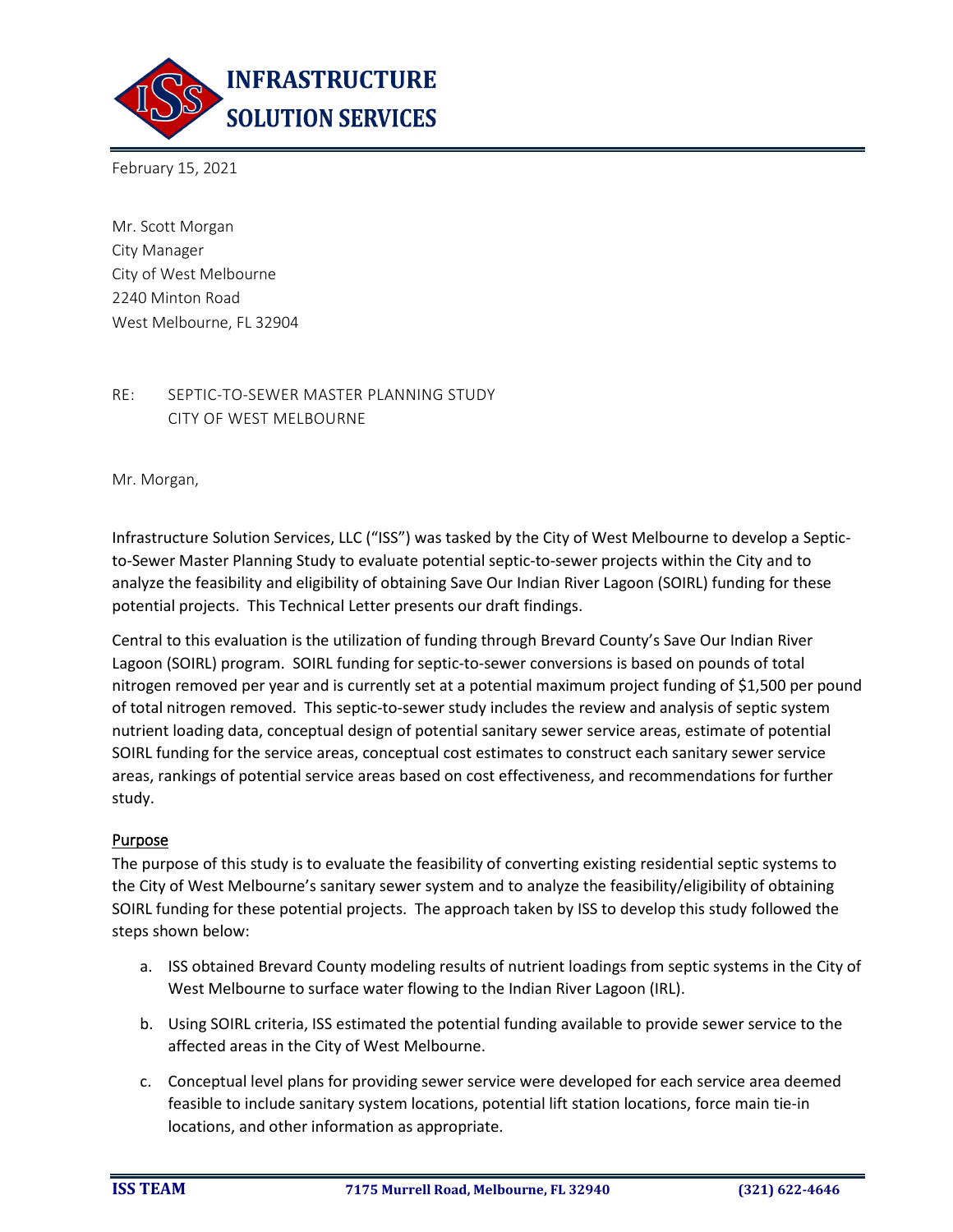Septic-to-Sewer Master Planning Study February 15, 2021

- d. Conceptual cost estimates for the proposed improvements within each service area were prepared.
- e. The areas that could potentially be moved from septic-to-sewer and funded by SOIRL were ranked to show the most cost-effective areas.

#### **Summary**

ISS reviewed all available information, studied aerial imagery of prospective service areas, and spoke with Brevard County government personnel to receive clarifications on a number of questions related to the SOIRL GIS maps and current funding criteria. ISS looked at seven (7) specific service areas that showed the most potential (Figure 1) and then developed conceptual designs for converting the homes within each service area from septic systems to a new sewer collection system. These conceptual designs were based on existing site conditions, typical engineering methods, and considerations of the amounts of potential SOIRL funding available for the project. Cost estimates were developed for each service area and the areas were then ranked based on area project cost offset by the amount of SOIRL funding available for each area. Each service area was analyzed as an independent project area and the costs assigned to each area reflect those costs to make that area fully functional. Cost efficiencies could be obtained by combining areas and possibly eliminating a lift station or segments of force main. Also of note is the existence of county properties in close proximity to City of West Melbourne residences. Additional funding assistance could possibly be garnered through cost sharing with Brevard County for those properties. A table showing the cost effectiveness of converting from septic-to-sewer for all areas analyzed is shown in Table 5.



### Figure 1 – Service Areas

#### Review and Analysis of Data

ISS requested and obtained GIS-based nutrient loading data for septic systems from Brevard County's SOIRL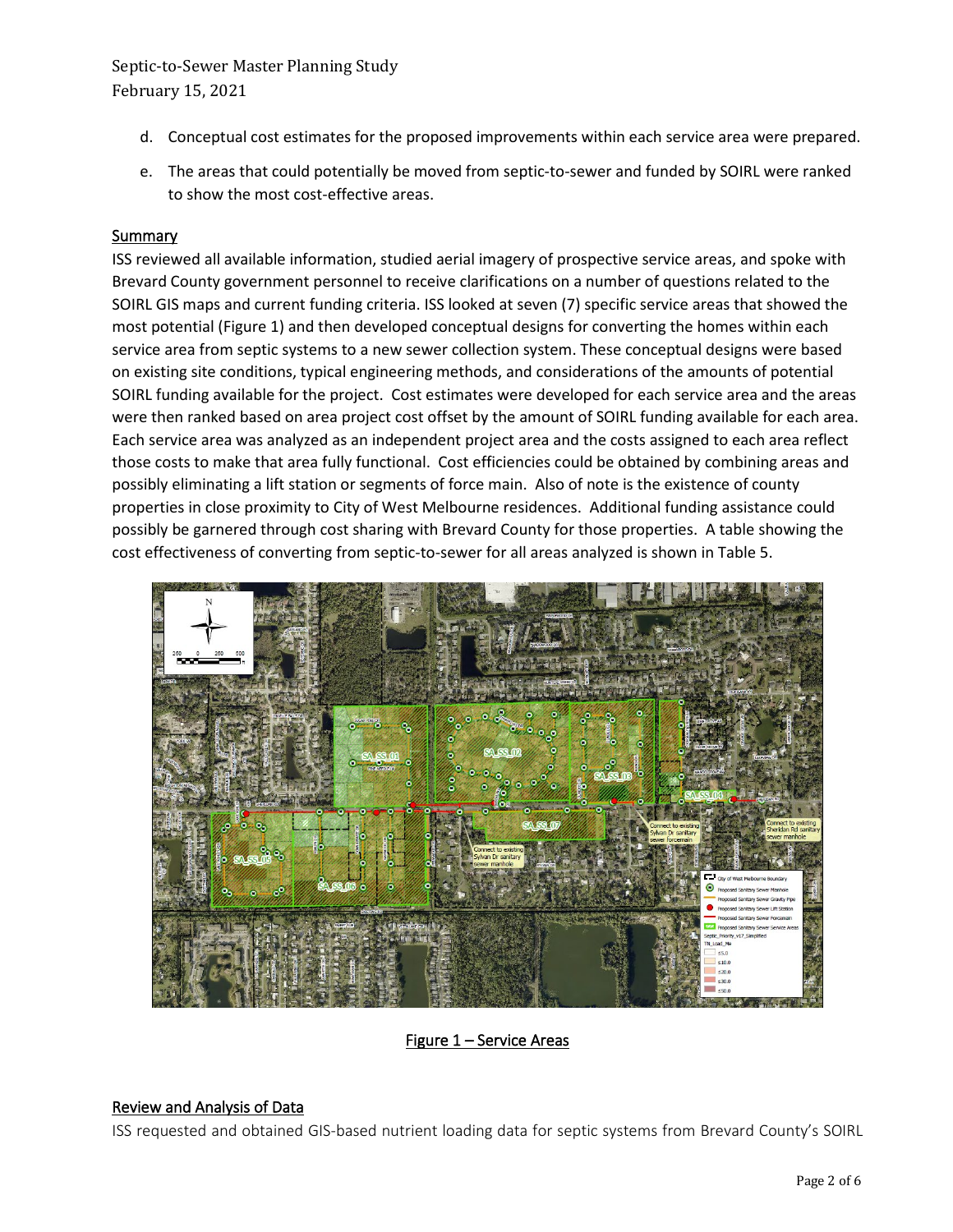# Septic-to-Sewer Master Planning Study February 15, 2021

program. The most recent SOIRL GIS data, noted as version 17, was used as the basis for this study; however, SOIRL program personnel indicted that updated nutrient loading GIS data may become available in several months and therefore, updated evaluation for any areas being pursued may be warranted at that time. The current nutrient loading data was reviewed and analyzed using ArcGIS Pro along with Brevard County 2020 aerial imagery. Concentrated nutrient loadings from residential septic systems were identified in the areas surrounding Sylvan Drive due to the proximity of the septic systems to existing canals which ultimately discharge to the Indian River Lagoon. The analysis results include nutrient loading within potential services areas generally located west, north and east of the recently constructed Sylvan Drive septic-to-sewer project. See Attachment A for the GIS-delineated service areas. Seven separate service areas including 276 residential septic systems have been delineated for funding and conceptual cost consideration. Table 1 provides a summary of the services areas and associated nutrient loading based on SOIRL GIS data.

| Service Areas <sup>1</sup> | <b>Septic Systems</b><br>(residential parcels) | <b>Nutrient Loading</b><br>(Ibs. TN per year) |  |
|----------------------------|------------------------------------------------|-----------------------------------------------|--|
| SA_SS_01                   | 34                                             | 479                                           |  |
| SA_SS_02                   | 61                                             | 1,182                                         |  |
| SA_SS_03                   | 60                                             | 1,449                                         |  |
| SA SS 04                   | 16                                             | 245                                           |  |
| SA_SS_05                   | 46                                             | 1,136                                         |  |
| SA SS 06                   | 44                                             | 769                                           |  |
| SA_SS_07                   | 15                                             | 331                                           |  |
| <b>TOTALS</b>              | 276                                            | 5,591                                         |  |

**Table 1 Service Areas and Nutrient Loading**

<sup>1</sup> SA SS 04 includes three Brevard County parcels and SA SS 06 includes eighteen Brevard County parcels.

### Conceptual Design

Sanitary sewer conceptual designs have been prepared in GIS for each service area. The conceptual designs include manholes, gravity pipes, lift stations, and force mains. For the purpose of this study, each service area has been designed to independently connect to the City's existing sanitary sewer system; however, cost and system efficiencies may be realized in the event services areas share common system elements including lift stations and force mains. Refer to Attachment A for service area figures for layouts of each service area conceptual design. Table 2 summaries the quantities of manholes, gravity pipes, lift stations, and force mains for each service area. Note that service area SA\_SS\_07 includes fifteen septic systems directly north of Sylvan drive along the south right-of-way of Sheridan Avenue. Construction of this segment of sewer will most likely require acquisition of permanent easements in some front yards. Based on the conceptual design, Service Area SA\_SS\_07 is the only service area that does not require a lift station and force main due to its proximity to the recently constructed Sylvan Drive sanitary sewer system. Additionally, it should be noted that service areas SA\_SS\_04 and SS\_SA\_06 include septic systems that are located within Brevard County residential parcels, three and eighteen septic systems respectively.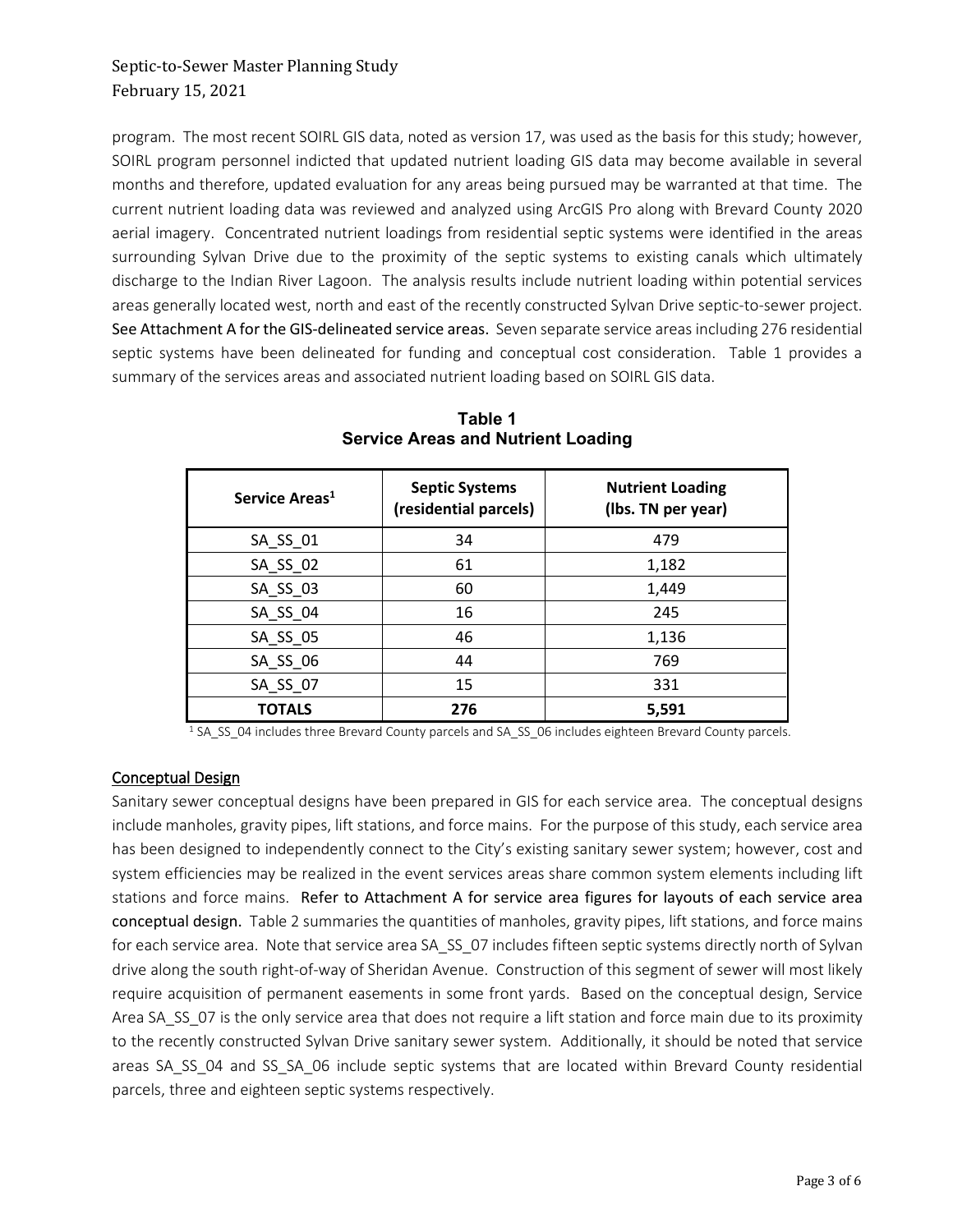| <b>Service Areas</b> | <b>Manholes</b> | <b>Gravity Pipe</b><br>(LF) | <b>Lift Stations</b> | <b>Forcemain Pipe</b><br>(LF) |
|----------------------|-----------------|-----------------------------|----------------------|-------------------------------|
| SA_SS_01             | 9               | 2,286                       |                      | 642                           |
| SA_SS_02             | 32              | 4,945                       |                      | 512                           |
| SA_SS_03             | 16              | 4,026                       |                      | 270                           |
| SA_SS_04             | ⇁               | 1,775                       | 1                    | 334                           |
| SA_SS_05             | 16              | 2,972                       | 1                    | 2,549                         |
| SA_SS_06             | 18              | 4,785                       | 1                    | 998                           |
| SA_SS_07             | 4               | 1,654                       | 0                    | 0                             |
| <b>TOTALS</b>        | 102             | 22,443                      | 6                    | 5,305                         |

**Table 2 Conceptual Design**

## SOIRL Project Funding

Brevard County's SOIRL provided ISS with the most recent nutrient loading values in GIS data format, denoted as version 17 within the GIS metadata. Please note that SOIRL program personnel indicted that updated nutrient loading GIS data may become available in several months and therefore, further SOIRL project funding analysis may be warranted at that time. Nutrient loading values, lbs. of total nitrogen per year, have been reviewed in GIS for the parcels within each service area. See the attached service area figures for SOIRL nutrient loading for each service area septic system parcel. The SOIRL nutrient loading data has been categorized and shown on the figures according into five numerical ranges for ease of visual comparison. The SOIRL program website, [https://www.brevardfl.gov/SaveOurLagoon/grants/ProjectSelection,](https://www.brevardfl.gov/SaveOurLagoon/grants/ProjectSelection) provides funding rates in the form of grants for various nutrient removal projects. The applicable SOIRL nutrient removal category for this study is denoted as "Septic System Removal by Sewer Extension". For septic system removal and conversion to sanitary sewer via extension, the SOIRL program website indicates a maximum potential funding rate of 1,500 per lbs. total nitrogen per year. Table 3 summarizes the nutrient loading data and the maximum potential SOIRL funding.

| <b>Service Areas</b> | <b>Nutrient Loading</b><br>(lbs. TN per year) | SOIRL Funding <sup>1</sup> |
|----------------------|-----------------------------------------------|----------------------------|
| SA_SS_01             | 479                                           | \$718,500                  |
| SA SS 02             | 1,182                                         | \$1,773,000                |
| SA_SS_03             | 1,449                                         | \$2,173,500                |
| SA SS 04             | 245                                           | \$367,500                  |
| SA_SS_05             | 1,136                                         | \$1,704,000                |
| SA SS 06             | 769                                           | \$1,153,500                |
| SA SS 07             | 331                                           | \$496,500                  |
| <b>TOTALS</b>        | 5,591                                         | \$8,386,500                |

**Table 3 SOIRL Project Funding**

<sup>1</sup> SOIRL funding based on \$1,500 per lbs. of total nitrogen, TN, removed per year.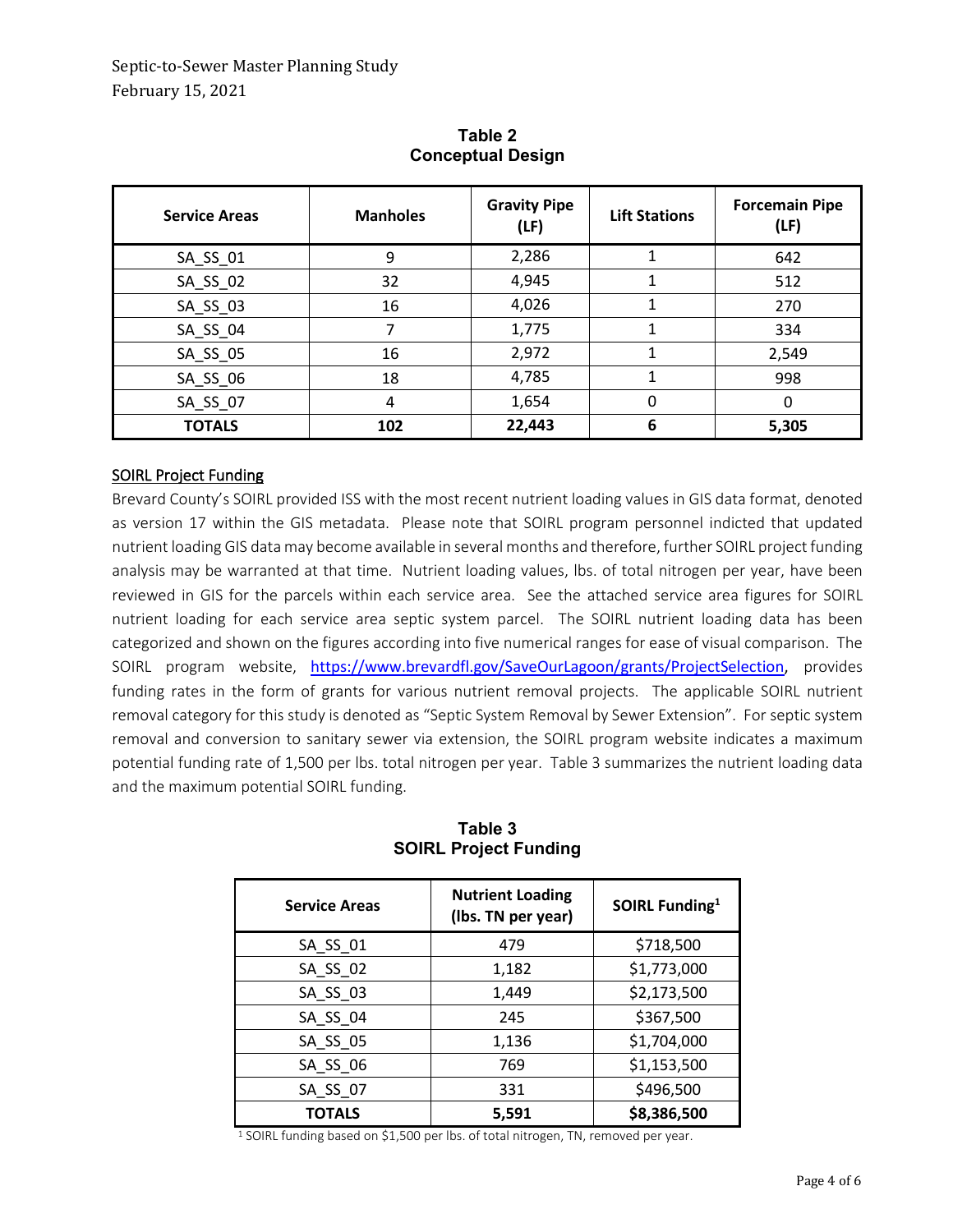### Conceptual Cost Estimates

Sanitary sewer conceptual cost estimates have been prepared for each service area. The estimates are based on costs derived from the recently constructed Sylvan Drive septic-to-sewer project. The unit costs from the Sylvan drive project bids were averaged, increased for recent cost adjustments, and then applied to the potential service areas according to the quantity of septic system to be converted to sanitary sewer and quantities of system components. Table 4 provides a summary of the conceptual cost estimates, the detailed estimates are attached for reference. The service area project costs range from approximately \$930,000 to \$4,161,000 in general accordance with the number of septic systems to be converted to sanitary sewer. Each service area has been considered separately; however, cost efficiencies may be realized in the event services area share common system components including lift stations and force mains.

| <b>Service Areas</b> | <b>Septic Systems</b><br>(residential parcels) | <b>Conceptual Costs</b> |  |
|----------------------|------------------------------------------------|-------------------------|--|
| SA_SS_01             | 34                                             | \$2,353,400             |  |
| SA SS 02             | 61                                             | \$4,161,700             |  |
| SA SS 03             | 60                                             | \$3,711,300             |  |
| SA SS 04             | 16                                             | \$1,546,250             |  |
| SA_SS_05             | 46                                             | \$3,155,300             |  |
| SA SS 06             | 44                                             | \$3,336,650             |  |
| SA SS 07             | 15                                             | \$930,750               |  |
| <b>TOTALS</b>        | 276                                            | \$19,195,350            |  |

### **Table 4 Conceptual Cost Estimates**

## Project Rankings and Recommendations

Cost effectiveness for each service area was considered based on the ratio of potential SOIRL maximum funding to the respective conceptual cost estimates. The funding-to-cost ratios range from 0.24 to 0.59 with an overall average ratio of 0.44. Each service area has been ranked in order according the funding cost ratios. Additionally, the rankings have been assigned a qualitative cost effectiveness ranking (high, mid, low) for each service area. Table 5 provides a summary of the cost effectiveness ratios and service area rankings. ISS recommends further consideration of the project service areas assigned with a "high" cost effectiveness ranking. As noted previously, additional cost efficiencies may be realized in the event system components are shared between selected service areas.